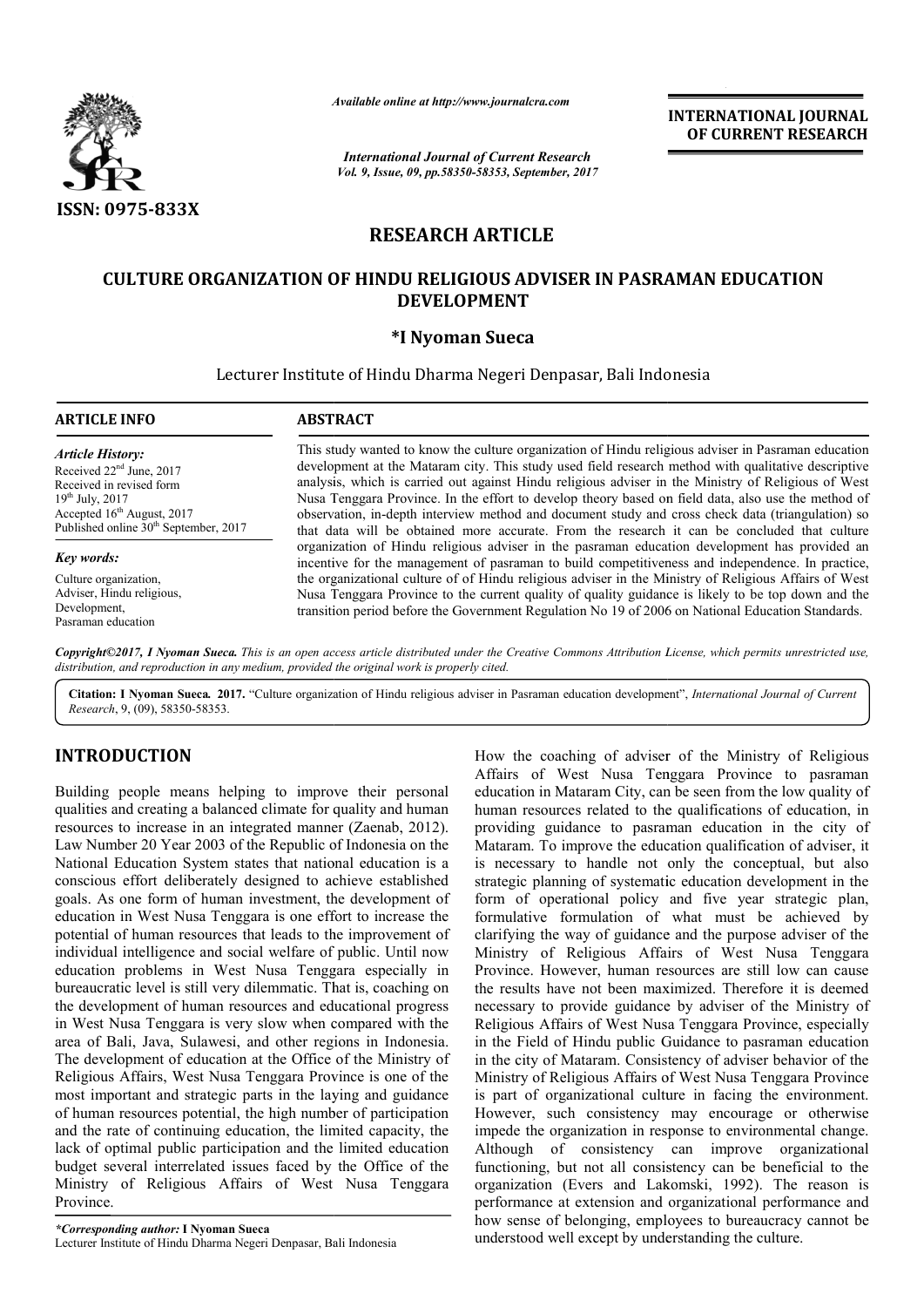Culture organization is embedded in the organization, in any organization large or small, wherever or whenever, will be found organizational culture, including in the government bureaucratic organization. The existence of an organizational culture that develops in an institute can give effect to the behavior of members of the adviser. Therefore, each organizational culture has different characteristics with other organizations and will provide different colors, as well as patterns of activity toward organizational goals (Timothy, 2008). Adviser of Hindu religious has one of the main tasks to provide guidance Pasraman education. Adviser of Hindu religious emphasized in educating pasraman education, especially in the development of Hindu religious education, Pasraman is a non-formal education institution specialized in the field of Hindu religious. This institution is an alternative, because the Hindu religious education that has been taught in formal schools from primary school level to Higher Education limited. In the formal school of Hindu religious education is taught as a science, while in Pasraman not limited to science, but as a form of self-discipline exercise and good practice of organizing life. In conducting guidance to pasraman, adviser has cultural organization. Pasraman has a close relationship with the existenced of adviser of Hindu religious. In this study the reviewer wants to know and analyze the culture organization of adviser of Hindu religious in the pasraman education development.

## **MATERIALS AND METHODS**

This study was designed to discuss the culture organization and of Hindu religious adviser in the pasraman education development at the Mataram City. To direct the course of a research required a research design. The design of the study is also compiled based on the results of initial observations and serves to provide a general overview of the activities undertaken in the field. This research was conducted at the Ministry of Religious Affairs of West Nusa Tenggara Province, in the Division of Hindu public Guidance. The approach taken in this research is descriptive qualitative. The focus of this study was conducted on the culture organization of Hindu religious adviser Ministry of Religious, West Nusa Tenggara Province in development pasraman education at Mataram City. This is in line with the opinions of Bogdan and Biklen in Moleong (1996) which states that the qualitative approach has five characteristics: (1) done in the natural setting, (2) descriptive, (3) protrusion of process, (4) using abstract analysis deductive, and (5) the disclosure of meaning. Suprayogo (2001) states that qualitative research aims to understanding the meaning that is shown in the behavior of public according to the perspective of public itself, because it is understand, the research data is naturalistic, the method is inductive, and reporting is descriptive. The research data was collected by using participative observation technique which participated in the context adjustment, in-depth interview and documentation research. As stated Marshall in Sugiyono, (2006), that in research qualitative with natural setting more use these three techniques so to get the data needed in this research. Data were analyzed in the study following Interactive Analysis Model Miles and Huberman. According to Miles and Huberman (1992), suitable data analysis techniques used for descriptive type are descriptive tactics through three activities: 1) data collection, 2) data reduction, 3) data presentation, and 4) conclusion or verification. In this study, validity and reliability of data on the cultural organization of the Hindu religious adviser of the Ministry of Religious Affairs of West Nusa Tenggara Province used criteria, namely: (1) credibility, (2) dependability, and (3) confirmability.

### **RESULTS**

**Culture organization of hindu religious adviser of the Ministry of Religious Affairs of West Nusa Tenggara Province In Providing Guidance to Pasraman education at Mataram City:** The culture organization of the adviser is inseparable from the cultural bond created. The cultural bond created by the adviser concerned, whether in the family, organization, business or nation is the cultural bond created in an institution. Culture differentiates society from one another in the way of interacting and acting to accomplish a job. Culture binds members of a group of adviser Hinduism into a unity of view that creates uniformity behave or act. Along with time scrolling, culture can be formed within the organization and can also be felt in contributing to the effectiveness of the organization as a whole. Culture organization is a system of shared meanings embraced by the adviser of Hinduism that distinguishes an organization from other organizations. In the execution of the tasks of religious adviser in the field of Hindu public guidance requires good governance, accountable and transparent to realize good governance, this is inseparable from the organizational culture component extension that begins with preparations made by extension adviser through planning, monitoring and reporting and evaluation. Some indicators that constitute a work culture such as: cooperation, needs, beliefs, understanding of adviser on the main tasks and functions of adviser. Judging from what has been done by the adviser of the Ministry of Religious Affairs of West Nusa Tenggara Province, in providing guidance in pasraman education, which provides materials related to the improvement of Sradha Bhakti through practicum in accordance with the vision of pasraman education mission, it can be seen that the culture organization of adviser religion in general goes well, especially in the increasing quality of Sradha Bhakti. The culture organization of the adviser religion Ministry of Religious Affairs of West Nusa Tenggara Province, in providing services pasraman education in Mataram City are: (1) provide coaching following the schedule in each pasraman, (2) provide continuous guidance to pasraman in the City Mataram, (3) by showing the behavior of adviser to the pasraman residents in the city of Mataram.

**Characteristics of adviser in Gived Guidance to Pasraman in Mataram City:** Personality of religious adviser in giving guidance in Pasraman, as the patient, patient character is very necessary in interact with subordinates, so that komunication will be smooth and all that is desired in doing coaching in Pasraman will be achieved. A number of important characters in the form of bind aspects behave of adviser, namely: (1) rules of behavior, such as language, terminology and rituals commonly used by a adviser religious. (2) Norms are standards of conduct that include instructions on how to do something. (3) Philosophy is the policy that the adviser believes in the things the instructur likes. (4) Regulation, are strict and enforceable rules. (5) Organizational climate is the overall "feeling" that includes the physical things, how the members interact and how the adviser religion self-control in relation to the instructur in Pasraman or outside the organization. The desire of adviser with the instructur in Pasraman, where Pasraman is expected to be an educational institution of Hindu that a nonformal is a container in carrying out the task of adivser to promote the people (public) through the increase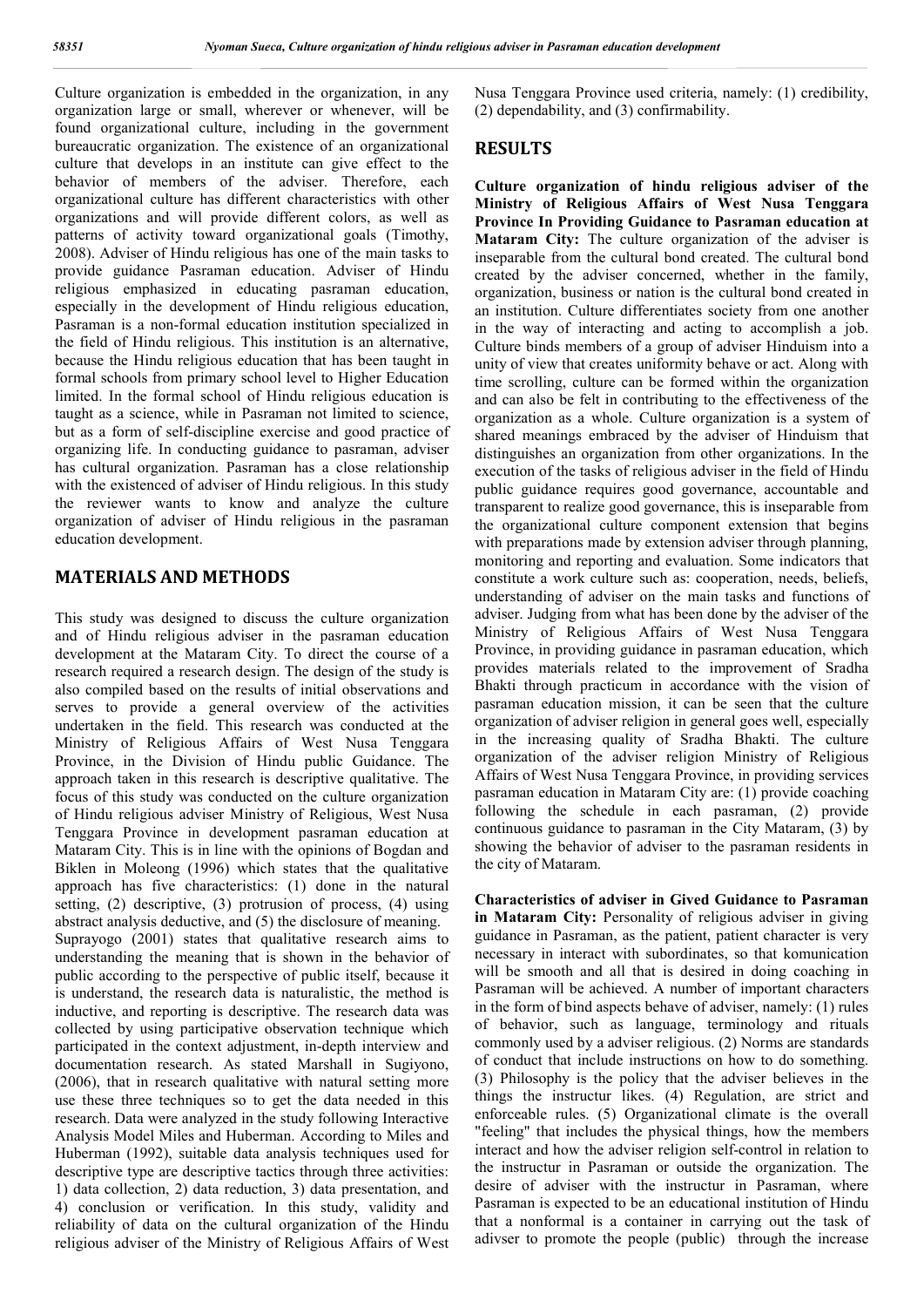serada bhakti. Adviser religous is very important present in the middle of public who still need a help either in the form of material or is spiritual. To understand a culture organization can be observed from the cultural characteristics, which can be transformed into several dimensions of organizational culture. Wilderom and Van den Berg (2000) argue that for the optimization of organizational practice, organizational culture should consist of five dimensions: work autonomy, external orientation, interdepartmental orientation, human resource orientation and development orientation. Based on the characteristics of organizational culture, adviser religious of guidance the Hindu community of West Nusa Tenggara Province able to improve the capacity and role of religious social institutions and religious education institutions resilience in facing various crises, and to provide solutions in facing challenges and more advanced Hindu community issues.

#### **Attitudes of Religious adviser in providing guidance to Pasraman in Mataram City**

The understanding of the adviser attitude toward the results of the guidance is not yet understood by all adviser and staffs in the Ministry of Religious Affairs of West Nusa Tenggara Province, this provides an illustration that there are some of adviser who carry out their work based only on task demands, implementation guidelines and technical guidance. The insight of the employees in participating in improving the quality of adviser has not been inspired or guided by the planned of the Ministry of Religious Affairs of field of guidance of Hindu society at West Nusa Tenggara Province. Meanwhile, the pattern of socialization of the results of the coaching conducted by the field of guidance of Hindu society at West Nusa Tenggara province, among others, is the socialization of the adviser attitude to the results of guidance to pasraman we do is less than the maximum. On the other hand not all a adviser have an insight into the attitude, so they also do not know the competencies that are generated in the work. We still have to repaired in all aspects, and actually the evaluation result of the coaching is not maximized because of the lack of human resources available so that is the foundation in our work.

### **Evaluation Field of Hindu Community Guidance to Extension Workers in Conducting Development of Pasraman in Mataram City**

Evaluation of the work of the Community Guidance Division of West Nusa Tenggara province has been running smoothly, but not yet maximal because it is caused by several dilemma factors that become work inhibitors. The Office of the Guidance of the Hindu Communities of West Nusa Tenggara Province affirmed that the implementation of the main duty and function of the Ministry of Religious Affairs of West Nusa Tenggara province in general and the Division of Hindu Community Guidance, especially in the field of religion and education has the main duty as a planner and prepare service materials, guidance and guidance to the community Hinduism covering religious affairs, religious and religious education of Hinduism. This can be realized by establishing good information and cooperation communication with religious institutions as partners of the Ministry of Religious Affairs.

The results of institutional work and information Field Guidance Hindu community of West Nusa Tenggara province has been running smoothly only not maximal caused by some human resources factors are still low. The Division of Hindu Community Guidance of West Nusa Tenggara Province

confirms that in the framework of implementation of the institutional work of the Ministry of Religious Affairs of the Province of West Nusa Tenggara in general and the Division of Hindu Community Guidance, especially in the field of religion and also evaluation of institutional work and information that carry the main duty as planner and prepare materials service, guidance and guidance to the Hindu community is still running on the spot. In the preparation of evaluation reporting performance of extension of Hinduism non civil servants as a form of administrative responsibility that has been done during the guidance and counseling can be carried out periodically. Reporting conducted by extension of Hinduism non Civil Servant is as an evaluation of the performance concerned so that in carrying out the task of guidance counseling can be measured, so that morally accountable to the public, in addition, extension Hindu also reported everything done in guidance and counseling. The results of the evaluation of Hindu religious education work in accordance with Government regulation no. 55 of 2007 on religious and religious education has not been maximized. This is because the low level of religious education personnel has not been evenly distributed. The evaluation of the work of Hindu religious education is to broaden the horizons and knowledge of Hindu religious educators at various levels. However, this has not shown the maximum results especially on the mastery of learning materials of Hindu religion and improve the quality of teaching and learning process implementation in order to realize the quality of religious education in the city of Mataram has not run as expected.

### **DISCUSSION**

The process of coaching extension workers in providing education in the concept of Hindu religious teachings is a community-based education held in the form of Pasraman, as for the purpose of improving sradha and bhakti of the younger generation of Hindus or learners. Implementation of pasraman education is part of community-based education organized by social institutions and traditional Hindu religious and education in pasraman will run smoothly needed support, the role of the community around where pasraman is located and the process of organizing education pasraman assessed very important in an effort to improve the quality religious education and Hindu religious education. The learning process at pasraman in Kota Mataram uses various methods, with the aim that teachers can deliver materials easily to their students, and students can understand with what is delivered by the teacher, pasraman as one of the pillars of non formal education is expected to play the role properly. To emphasize the process of learning by taking into account the various challenges faced in the development of religion in general, as well as the followup that needs to be done in improving the service of religious life to facilitate the students in implementing the sradha; and enhancement of understanding, practice, and the development of religious values for individuals, families, communities and postman organizers in Mataram City. The expected independence of Pasraman in the future is heavily linked to various uncertainties and possibilities. Thus, in accepting the enactment of the National Education Standards, it is a challenge that must be faced through strength, human resources (educators and education), capability pasraman chairman, organizational capacity that form a conducive climate and partnership with the community or Hindu people who care about pasraman, and parents who can be empowered as donator.